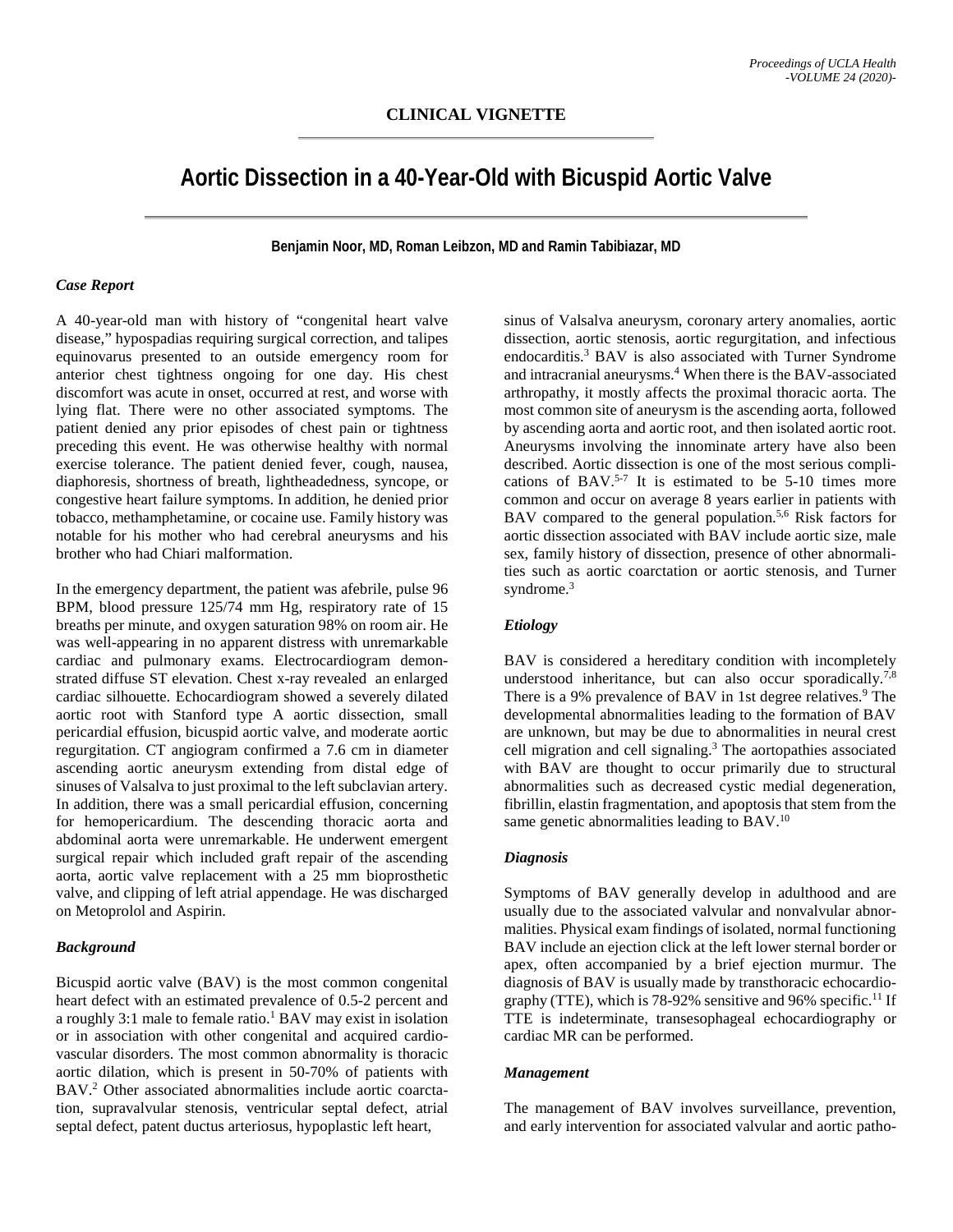logy. Patients with BAV should be regularly followed, with serial TTE imaging. The optimal imaging intervals are based on age as well as presence and progression of associated cardiovascular abnormalities. <sup>12</sup> First degree relatives should be screened for BAV with TTE. Exercise and activity recommendations range from no restrictions to complete avoidance of competitive sports, based on thoracic aortic diameter, presence of associated connective tissue disorder, and family history of thoracic aortic aneurysm and dissection. <sup>12</sup> Due to significant risk of aortic dissection and rupture, patients with BAV and dilated aorta should not drive if the ascending aorta measures greater than 6 cm. They should not drive commercially if the ascending thoracic aorta measures greater than 5.5 cm.

There is no specific medical therapy that improves the outcomes of BAV. <sup>12</sup> Theoretically, beta blockers may slow the progression of aortopathy by reducing aortic wall stress, but this has not been proven in this patient population. Angiotensin converting enzyme inhibitors or angiotensin receptor blockers have also been used without evidence of clinical benefit..

Surgery should be recommended as soon as the risk of watchful waiting exceeds the risk of surgical intervention. <sup>13</sup> Prophylactic aortic repair is recommended to prevent catastrophic complications such as aortic dissection and rupture. In the past decade, there has been an ongoing debate regarding the criteria for surgical intervention. The precise timing varies by individual patient, surgeon, and the treating institution. Asymptomatic BAL patients are recommended for surgical to the aortic root or ascending aorta if the aortic root or ascending aorta measures 5.5 cm or greater in size. In case the patient is at a low surgical risk, earlier surgical intervention may be considered at an experienced surgical center. Low surgical risk has been defined as a mortality risk of less than 4%, lack of frailty, absence of major organ system dysfunction which would not improve postoperatively (such as fixed pulmonary hypertension or dementia), and the lack of procedure-specific impediments, such as radiation damage or severe calcification of the ascending aorta. In such cases, surgical intervention is *reasonable* in asymptomatic patients if aortic root or ascending aorta measures between 5.0-5.5 cm in diameter and if there are additional risk factors for aortic dissection, such as aortic growth of at least 0.5 cm per year or family history of aortic dissection. In patients with BAV who plan to undergo surgical aortic valve replacement for severe aortic stenosis or regurgitation, it is *reasonable* to have surgical intervention to the ascending aorta if the ascending aorta measures greater than 4.5 cm in size.

Postoperatively, imaging of the aorta early after surgical correction should be considered to detect anastomotic leaks and pseudoaneurysms as well as establishing a baseline for future comparisons. In general, EKG-gated CT may be preferred as the imaging modality. In younger individuals less than 50 years age, MRI/MRA may be considered to limit radiation exposure secondary to repetitive CT scanning. Ongoing postoperative surveillance intervals should be individualized based on clinical, anatomic, and surgical features. The interval for repeat

imaging after aortic surgery is determined by the extent of the initial operation and whether all areas of aortic dilatation were addressed during the initial surgery. When feasible, repeat studies should be performed at the same institution using similar imaging techniques and protocols to enhance comparison.

### *Conclusion*

BAV is the most common congenital heart defect and is often associated with other cardiovascular disorders. The most common abnormality is thoracic aortic dilation, and one of the most feared complications is aortic dissection. Management includes surveillance, serial imaging, and prompt surgical intervention when the risk of watchful waiting exceeds the risk of surgical intervention.

## **REFERENCES**

- 1. **Braverman AC**. The biscuspid aortic valve and associated aortic disease. *Valvular heart disease. A companion to Braunwald's heart disease*. 4<sup>th</sup> ed. Elsevier Saunders; 2014. Pp 179-98.
- 2. **Yuan SM, Jing H, Lavee J**. The bicuspid aortic valve and its relation to aortic dilation. *Clinics (Sao Paulo)*. 2010 May;65(5):497-505. doi: 10.1590/S1807-593220100005 00007. PMID: 20535368; PMCID: PMC2882544.
- 3. **Siu SC, Silversides CK**. Bicuspid aortic valve disease. *J Am Coll Cardiol*. 2010 Jun 22;55(25):2789-800. doi: 10.1016/j.jacc.2009.12.068. PMID: 20579534.
- 4. **Schievink WI, Raissi SS, Maya MM, Velebir A**. Screening for intracranial aneurysms in patients with bicuspid aortic valve. *Neurology*. 2010 May 4;74(18):1430-3. doi: 10.1212/WNL.0b013e3181dc1acf. PMID: 20439844.
- 5. **Braverman AC**. Aortic involvement in patients with a bicuspid aortic valve. *Heart*. 2011 Mar;97(6):506-13. doi: 10.1136/hrt.2009.183871. PMID: 21339321.
- 6. **Roberts CS, Roberts WC**. Dissection of the aorta associated with congenital malformation of the aortic valve. *J Am Coll Cardiol*. 1991 Mar 1;17(3):712-6. doi: 10.1016/s0735-1097(10)80188-3. PMID: 1993792.
- 7. **Tzemos N, Therrien J, Yip J, Thanassoulis G, Tremblay S, Jamorski MT, Webb GD, Siu SC**. Outcomes in adults with bicuspid aortic valves. *JAMA*. 2008 Sep 17;300(11):1317-25. doi: 10.1001/jama.300.11. 1317. PMID: 18799444.
- 8. **Clementi M, Notari L, Borghi A, Tenconi R**. Familial congenital bicuspid aortic valve: a disorder of uncertain inheritance. *Am J Med Genet*. 1996 Apr 24;62(4):336-8. doi: 10.1002/(SICI)1096-8628(19960424)62:4<336::AID-AJMG2>3.0.CO;2-P. PMID: 8723060.
- 9. **Cripe L, Andelfinger G, Martin LJ, Shooner K, Benson DW**. Bicuspid aortic valve is heritable. *J Am Coll Cardiol*. 2004 Jul 7;44(1):138-43. doi: 10.1016/j.jacc.2004.03.050. PMID: 15234422.
- 10. **Fedak PW, de Sa MP, Verma S, Nili N, Kazemian P, Butany J, Strauss BH, Weisel RD, David TE**. Vascular matrix remodeling in patients with bicuspid aortic valve